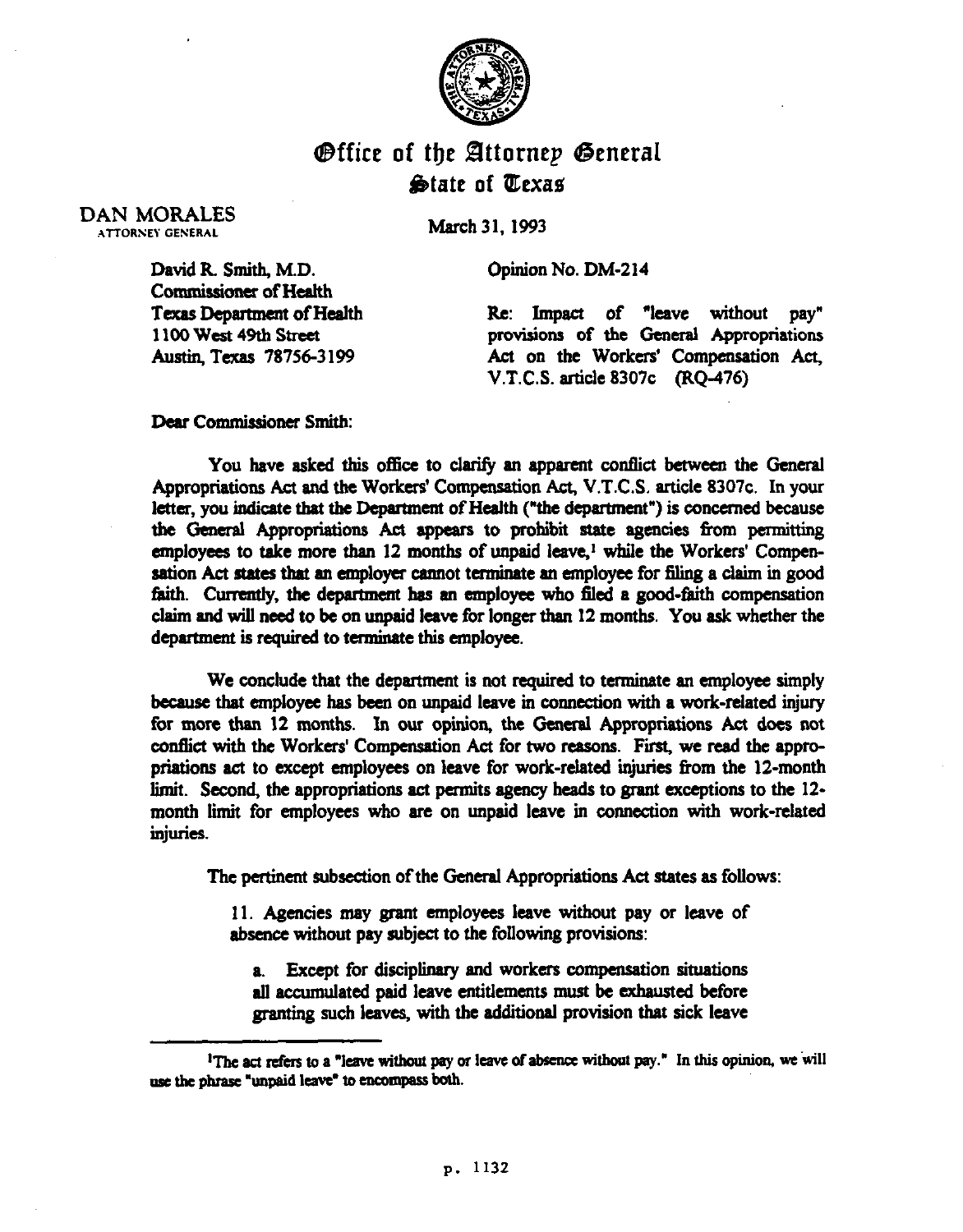. . . .

must be exhausted only in those cases where the employee is eligible to take sick leave, as provided in section 8(2) above. Such leaves will be limited in duration to twelve (12) months.

The administrative head of an agency may grant exceptions to C. these limitations for such reasons as interagency agreements or educational purposes.

Acts 1991, 72d Leg., 1st C.S., ch. 19, art. V, § 8, at 1009.

We believe that the "except" clause in subdivision (a) of this subsection applies to the 12-month limit, as well as to the language regarding accumulated paid leave. The "except" language was first added to the General Appropriations Act in 1985. The 1983 General Appropriations Act contained the following language:

> Agencies may grant employees leave without pay or leave of absence without pay subject to the following provisions:

(1) All accumulated paid leave entitlements must be exhausted before granting such leaves, with the additional provision that sick leave must be exhausted only in those cases where the employee is eligible to take sick leave, as provision in Section 8.c. above.

(2) Such leaves will be limited in duration to twelve (12) months.

Acts 1983, 68th Leg., ch. 1095, art. V,  $\S$  8, at 6207. In the 1985 version, the legislature combined the language in subdivisions one and two of the 1983 version and added the exception for disciplinary and workers' compensation situations. We can see no reason for combining the two subdivisions other than to make the exceptions applicable to both. Furthermore, in 1984, this office concluded that the Workers' Compensation Act prevents employers from discharging employees after a certain period of time when they are on unpaid leave for a work-related injury. See Attorney General Opinion JM-227 (1984).<sup>2</sup> Thus, it seems likely that the legislature added the "except" language to make the subsection conform to this decision.

<sup>&</sup>lt;sup>2</sup>This opinion constitutes the advice of the attorney general until expressly overruled. Furthermore, we believe that any agency would be ill-advised to terminate an employee on leave for a work-related injury for no reason other than the length of the leave. Such an action might increase the agency's liability for workers' compensation benefits. See V.T.C.S. art. 8308-4.28(b) (making an injured employee eligible for supplemental income benefits when the employee has not returned to work or has returned to work earning less than 80 percent of the employee's previous average weekly wage and meets other requirements).